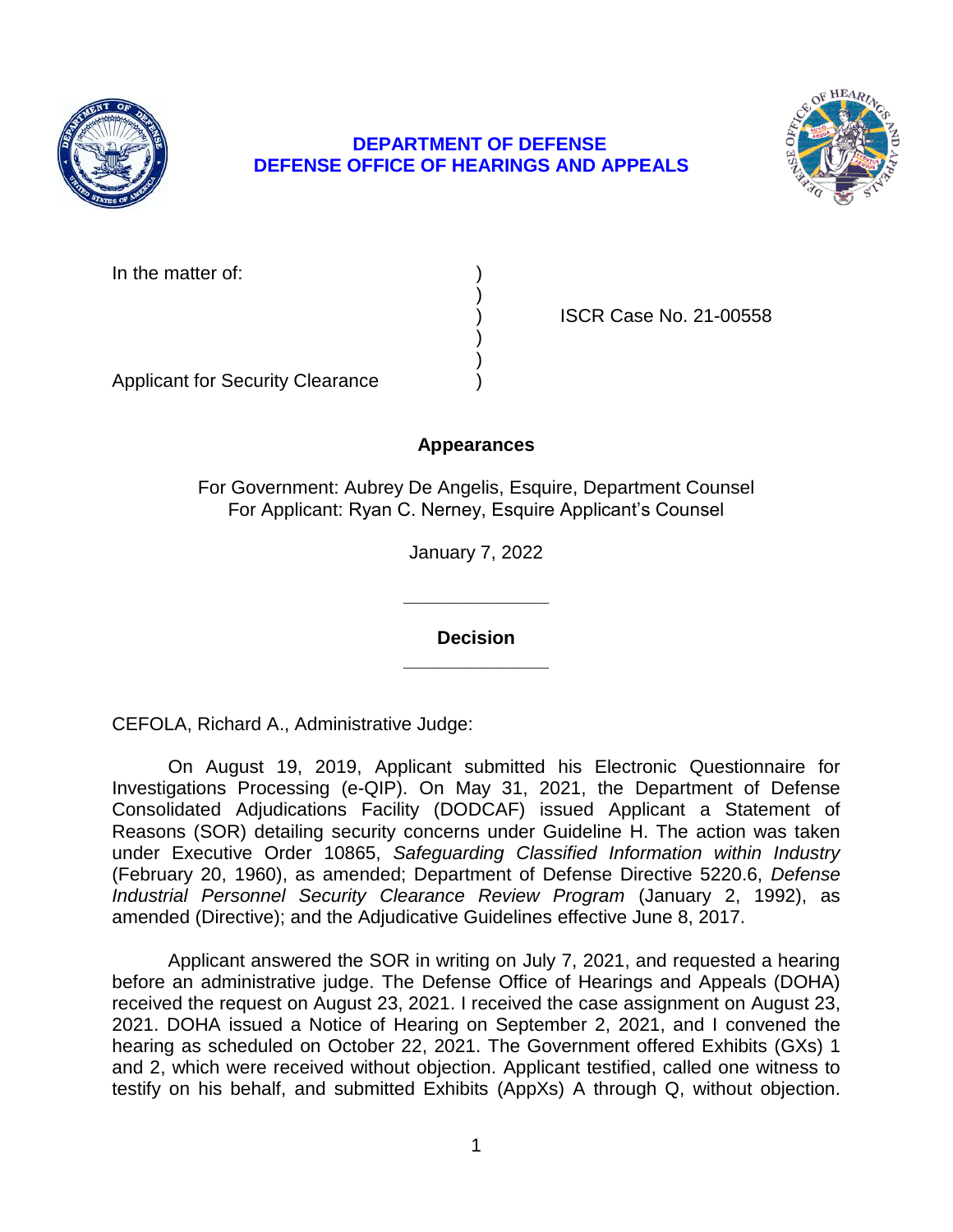DOHA received the transcript of the hearing (TR) on November 1, 2021. Based upon a review of the pleadings, exhibits, and testimony, eligibility for access to classified information is denied.

### **Findings of Fact**

 In his Answer to the SOR Applicant admitted the factual allegations in Paragraph 1 of the SOR, with explanations. He also provided additional information to support his request for eligibility for a security clearance.

request for eligibility for a security clearance.<br>Applicant is 39 years old, married, and has two children. He has a Master's of Business Administration degree. He works for a defense contractor. (TR at page 24 line 6 to page 27 line 19.)

### **Guideline H – Drug Involvement**

1.c and 1.d. Applicant first used marijuana, at times daily, from about November 2004 to November 2006, when he was in his 20s. He also used marijuana on at least two occasions during the two year period from about March 2017 until March of 2019, while granted access to classified information. (TR at page 38 line 10 to page 45 line 23, and at page 55 line 7 to page 56 line 9.) Applicant knew that his most recent usage was contrary to the Federal drug policy. (*Id*.)

1.a. Applicant cultivated marijuana from about November of 2016 to May of 2019, a period of about two and a half years, which he knew was contrary to the Federal drug policy, and while granted access to classified information. (TR at page 28 line 12 to page 33 line 22, and at page 68 line 24 to page 69 line 19.)

1.b. Applicant sold marijuana on two occasions, to the same individual, in 2018, which he knew was contrary to the Federal drug policy, and while granted access to classified information. (TR at page 33 line 23 to page 38 line 9, and at page 66 lines  $7 - 20.$ 

 Applicant has, since May of 2019, completed drug awareness courses. (TR at page 49 line 24 to page 50 line 24, and AppXs J and P.) He has also been evaluated for drug abuse. (TR at page 51 lines 1~21, and AppXs L and M.) Applicant has formally eschewed any future illegal drug abuse. (AppX B.)

#### **Policies**

 administrative judge must consider the adjudicative guidelines (AG). In addition to brief introductory explanations for each guideline, the adjudicative guidelines list potentially When evaluating an applicant's suitability for a security clearance, the disqualifying conditions and mitigating conditions, which are useful in evaluating an applicant's eligibility for access to classified information.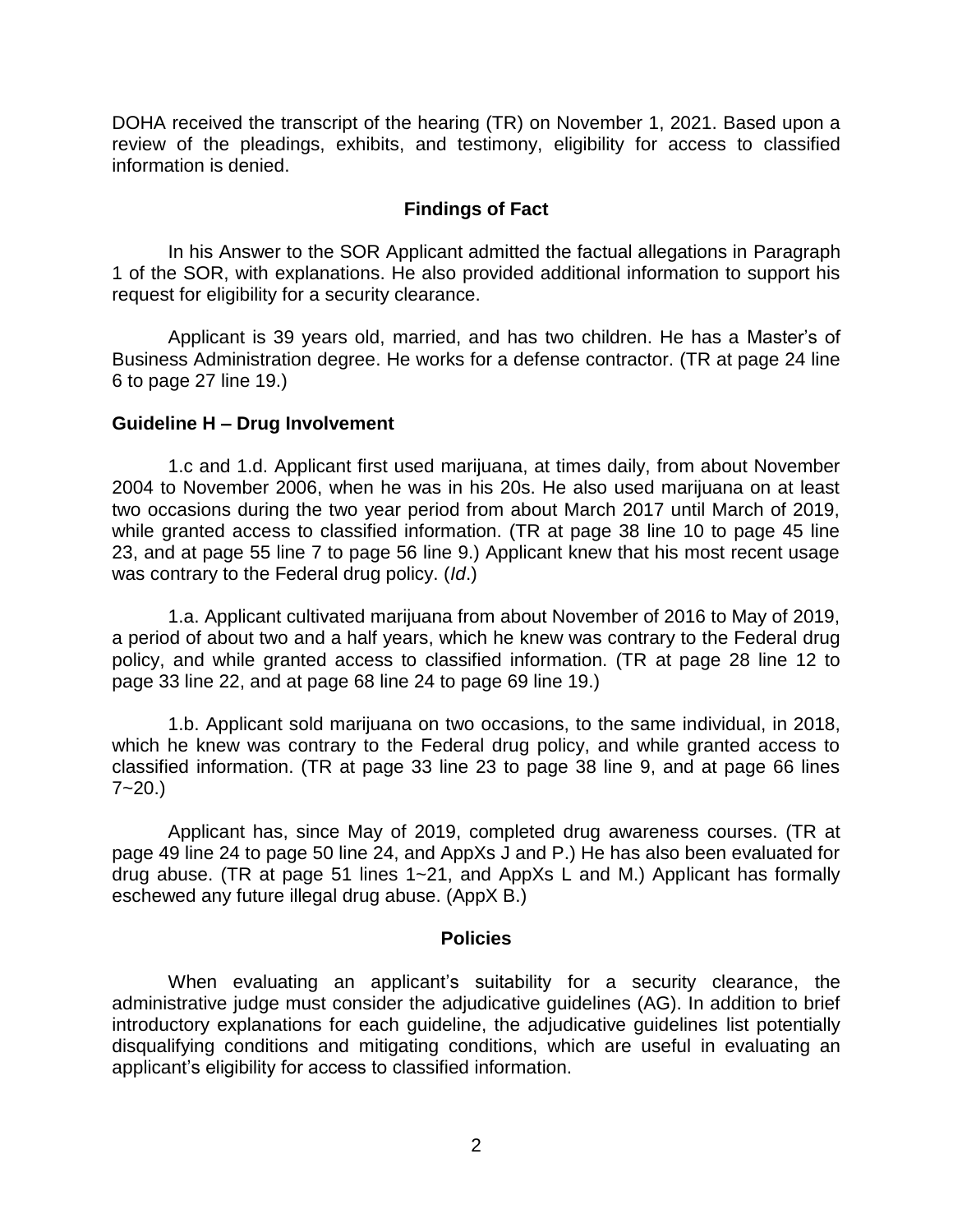These guidelines are not inflexible rules of law. Instead, recognizing the conjunction with the factors listed in AG ¶ 2 describing the adjudicative process. The commonsense decision. According to AG  $\P$  2(a), the entire process is a conscientious scrutiny of a number of variables known as the whole-person concept. The administrative judge must consider all available, reliable information about the person, complexities of human behavior, administrative judges apply the guidelines in administrative judge's overarching adjudicative goal is a fair, impartial, and past and present, favorable and unfavorable, in making a decision.

The protection of the national security is the paramount consideration. AG  $\P$  2(b) eligibility will be resolved in favor of the national security." In reaching this decision, I have drawn only those conclusions that are reasonable, logical and based on the evidence contained in the record. Likewise, I have avoided drawing inferences requires that "[a]ny doubt concerning personnel being considered for national security grounded on mere speculation or conjecture.

 Under Directive ¶ E3.1.14, the Government must present evidence to establish controverted facts alleged in the SOR. Under Directive ¶ E3.1.15, an "applicant is responsible for presenting witnesses and other evidence to rebut, explain, extenuate, or mitigate facts admitted by the applicant or proven by Department Counsel, and has the ultimate burden of persuasion as to obtaining a favorable clearance decision."

 A person who seeks access to classified information enters into a fiduciary relationship with the Government predicated upon trust and confidence. This relationship transcends normal duty hours and endures throughout off-duty hours. The Government reposes a high degree of trust and confidence in individuals to whom it of the possible risk the applicant may deliberately or inadvertently fail to protect or safeguard classified information. Such decisions entail a certain degree of legally permissible extrapolation as to potential, rather than actual, risk of compromise of grants access to classified information. Decisions include, by necessity, consideration classified information.

 Section 7 of Executive Order 10865 provides that decisions shall be "in terms of the national interest and shall in no sense be a determination as to the loyalty of the applicant concerned." *See also* EO 12968, Section 3.1(b) (listing multiple prerequisites for access to classified or sensitive information).

#### **Analysis**

## **Guideline H - Drug Involvement and Substance Misuse**

 The security concern relating to the guideline for Drug Involvement and Substance Misuse is set forth at AG ¶ 24:

 The illegal use of controlled substances, to include the misuse of prescription and non-prescription drugs, and the use of other substances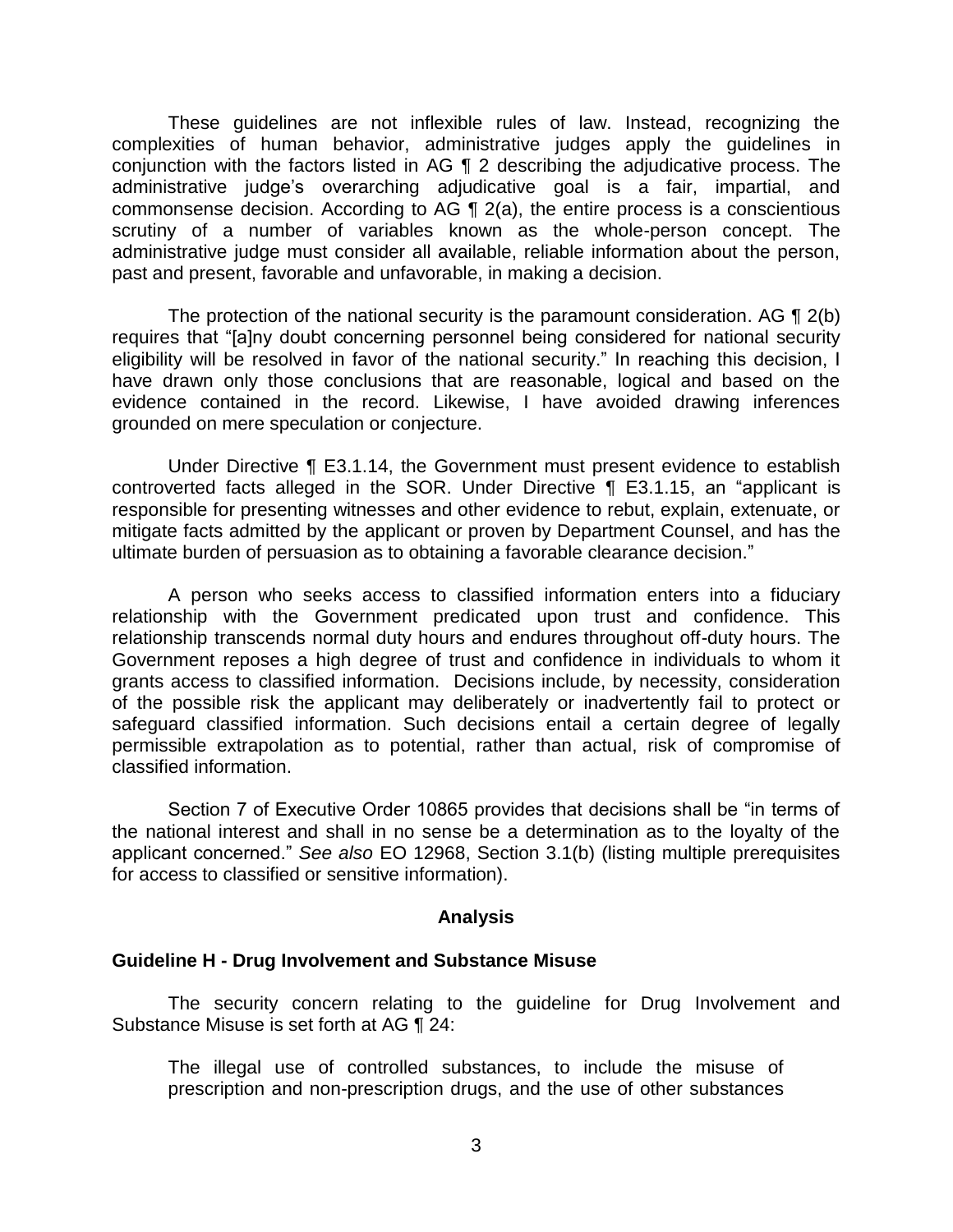that cause physical or mental impairment or are used in a manner inconsistent with their intended purpose can raise questions about an individual's reliability and trustworthiness, both because such behavior may lead to physical or psychological impairment and because it raises questions about a person's ability or willingness to comply with laws, rules,  and regulations. *Controlled substance* means any "controlled substance" as defined in 21 U.S.C. 802. *Substance misuse* is the generic term adopted in this guideline to describe any of the behaviors listed above.

 The guideline at AG ¶ 25 contains seven conditions that could raise a security concern and may be disqualifying. Three conditions are established:

(a) any substance misuse (see above definition);

(c) illegal possession of a controlled substance, including cultivation, processing, manufacture, purchase, sale, or distribution; or possession of drug paraphernalia; and

 (f) any illegal drug use while granted access to classified information or holding a sensitive position.

 Appellant smoked, cultivated and sold marijuana over a two and a half year period while holding a security clearance. Therefore, AG ¶ 25 (a), (c), and (f) are established.

 The guideline at AG ¶ 26 contains four conditions that could mitigate security concerns. Two conditions may be applicable:

(a) the behavior happened so long ago, was so infrequent, or happened under such circumstances that it is unlikely to recur or does not cast doubt on the individual's current reliability, trustworthiness, or good judgment; and

(b) the individual acknowledges his or her drug involvement and substance misuse, provides evidence of actions taken to overcome this problem, and has established a pattern of abstinence, including, but not limited to:

(1) disassociation from drug-using associates and contacts;

(2) changing or avoiding the environment where drugs were used; and

 (3) providing a signed statement of intent to abstain from all drug involvement and substance misuse, acknowledging that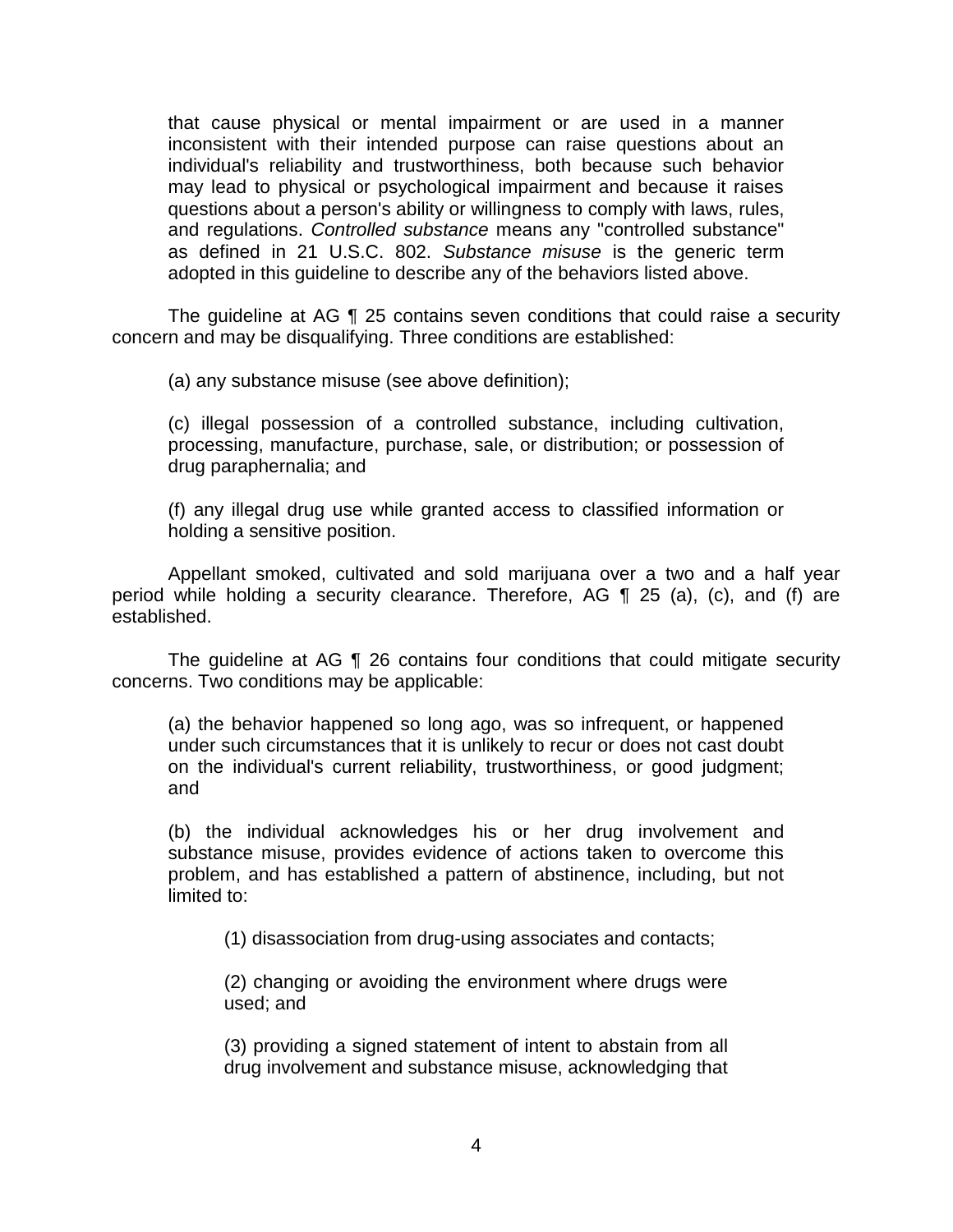any future involvement or misuse is grounds for revocation of national security eligibility.

 Although Applicant signed an April 2021, sworn statement of intent as to future drug involvement (AppX K), his involvement, while holding a security clearance, is too recent to mitigate the Government's concerns. Drug involvement and substance misuse is found against Applicant.

## **Whole-Person Concept**

 Under the whole-person concept, the administrative judge must evaluate an applicant's eligibility for a security clearance by considering the totality of an applicant's conduct and all the circumstances. The administrative judge should consider the nine adjudicative process factors listed at AG ¶ 2(d):

(1) the nature, extent, and seriousness of the conduct; (2) the circumstances surrounding the conduct, to include knowledgeable participation; (3) the frequency and recency of the conduct; (4) the individual's age and maturity at the time of the conduct; (5) the extent to which participation is voluntary; (6) the presence or absence of rehabilitation and other permanent behavioral changes; (7) the motivation for the conduct; (8) the potential for pressure, coercion, exploitation, or duress; and (9) the likelihood of continuation or recurrence.

AG ¶ 2(b) requires each case must be judged on its own merits. Under AG ¶ 2(c), the ultimate determination of whether to grant eligibility for a security clearance must be an overall commonsense judgment based upon careful consideration of the guidelines and the whole person concept.

 I considered the potentially disqualifying and mitigating conditions in light of all the facts and circumstances surrounding this case. Applicant is well respected in the workplace. (TR at page 13 line 17 to page 23 line 3, and AppXs D, I and Q.) Overall, however, the record evidence leaves me with questions and doubts as to Applicant's eligibility and suitability for a security clearance. For all these reasons, I conclude Applicant failed to mitigate the security concerns arising from his drug involvement and substance abuse.

# **Formal Findings**

 Formal findings for or against Applicant on the allegations set forth in the SOR, as required by ¶ E3.1.25 of Enclosure 3 of the Directive, are:

| Paragraph 1, Guideline H: | <b>AGAINST APPLICANT</b> |
|---------------------------|--------------------------|
| Subparagraphs 1.a~1.d:    | <b>Against Applicant</b> |